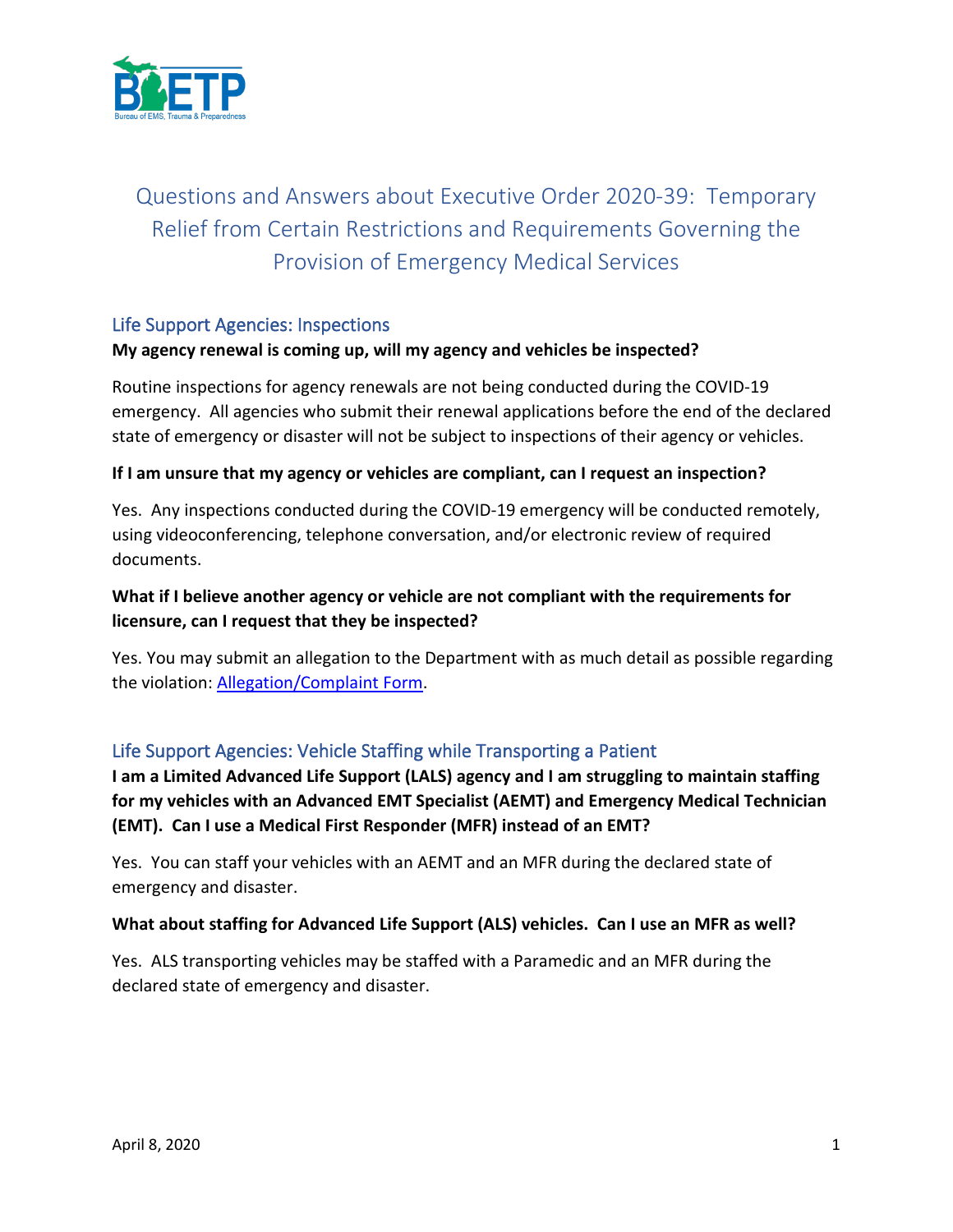

# Life Support Agencies: Vehicle Downgrades

#### **My agency is having a hard time with staffing paramedics, can I downgrade my vehicles?**

Yes. During the declared state of emergency and disaster, you may downgrade your vehicles at any time as your needs change. You do not need to notify the Department of the downgrade.

### **I am an ALS service; can I downgrade some of my vehicles to Basic Life Support (BLS)?**

Yes. You may downgrade your vehicles to LALS or BLS. During the declared state of emergency and disaster depending on staff and vehicle availability without notifying the Department of the downgrade. All advanced level equipment that should be removed from the downgraded vehicle and appropriately stored and secured.

#### **What if I am an LALS service, what options do I have for downgrading vehicles?**

You may downgrade your vehicles to BLS. During the declared state of emergency and disaster depending on staff and vehicle availability without notifying the Department of the downgrade. All advanced level equipment that should be removed from the downgraded vehicle and appropriately stored and secured.

### Life Support Agencies: Transporting Patient Destination

# **My agency is being asked to transport a patient to an alternate care site (ACS). Am I allowed to do this?**

Yes. An agency can transport an emergent or non-emergent patient to any destination designated by the Medical Control Authority per Emergency Protocol.

#### EMS Provider: Initial Licensing

#### **I have an out of state EMS provider license. Do I qualify for a Michigan EMS provider license?**

Yes. The Division of EMS and Trauma (DET) will verify that you have an out of state license that is in good standing and we will conduct a background check.

#### **I have a lapsed EMS provider license. Can I get relicensed?**

If your license has lapsed within the past 5 years, you may apply for relicensure and you will not have to submit continuing education with your application, as those are being waived at this time.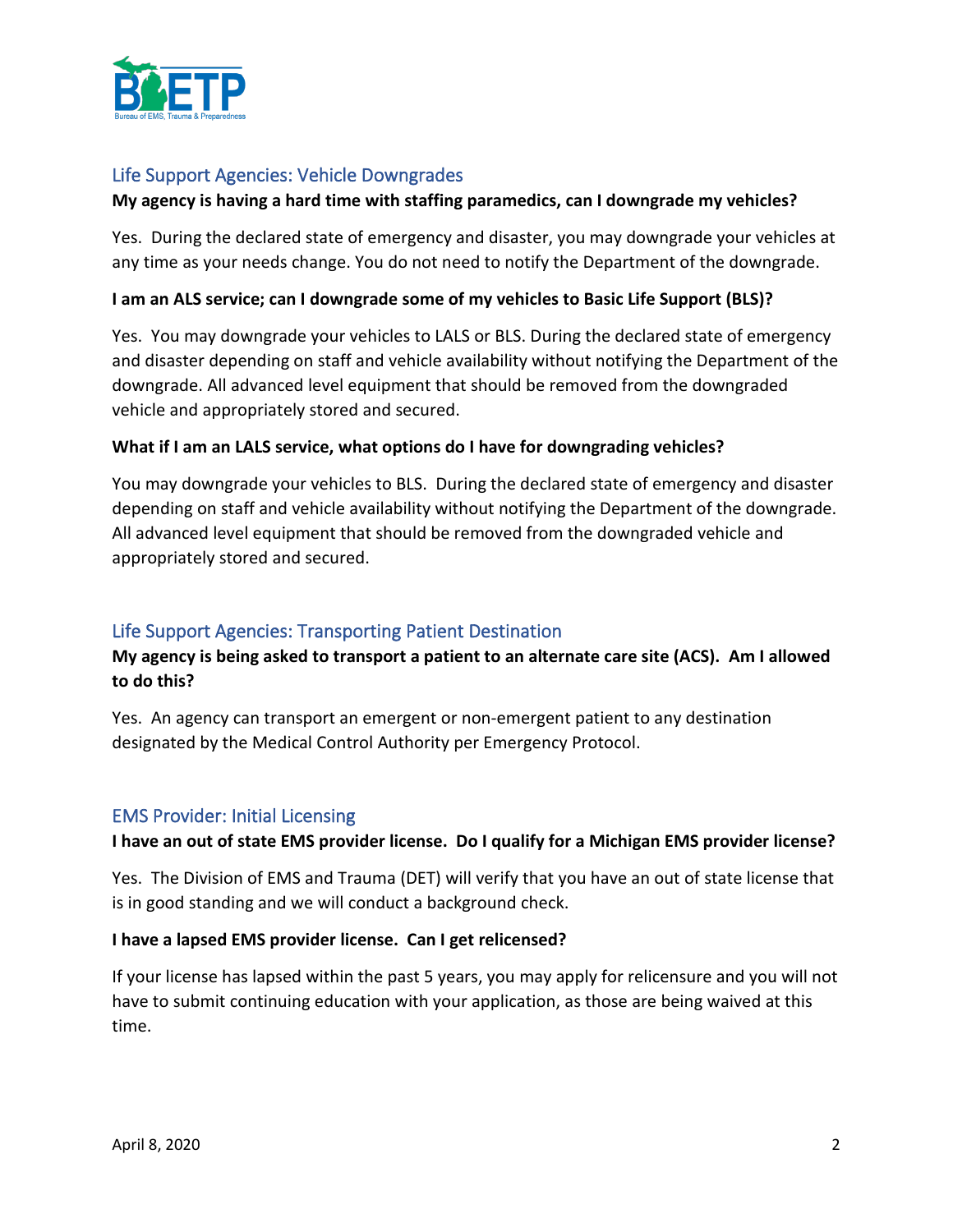

### EMS Provider: Renewal Licensing:

# **My provider/instructor-coordinator license is set to expire soon. Why can't I find the renewal application in the eLicensing portal.**

As of April 8, 2020, all licenses set to expire beginning March 10, 2020, through the end of the declared states of emergency and disaster, are extended until 6 months after the end of the declared states of emergency and disaster.

# **When the declared emergency and disaster is over and I renew my provider/instructorcoordinator license at the end of the 6 months, am I required to have my continuing education credits?**

Yes. Two months prior to the end of the 6 months, you will receive an email indicating that it is time to renew your license. If you do not renew by the end of the 6 months, you may pay a late fee and renew within the 60-day grace period.

# **My provider/instructor-coordinator license expired March 31, 2020. Can I get my license back?**

All licenses with an expiration date of January 31, 2020 or later that have expired are deemed unexpired and are being extended throughout the declared states of emergency and disaster and until 6 months after the end of the declared states of emergency and disaster.

# **If my provider/instructor-coordinator license is extended throughout the declared states of emergency and disaster, will I still have my original expiration date?**

Yes. For example, if your original expiration date was March 31, 2020, when you renew your license at a later date, your new expiration date will be 3 years from March 31, 2020, i.e. March 31, 2023.

# **I am set to renew this month and was signed up to take a continuing education refresher class that has since been cancelled. How do I obtain my CE's?**

Continuing education is waived for all licensees who are set to expire during the declared states of emergency and disaster.

### **My Provider CPR card expired in March 2020. How do I get it renewed?**

At this time, all professional certifications in basic cardiac life support that have expired since March 10, 2020 or that would expire during the declared state of emergency and disaster are deemed unexpired and do not expire until 6 months after the end of the declared states of emergency and disaster.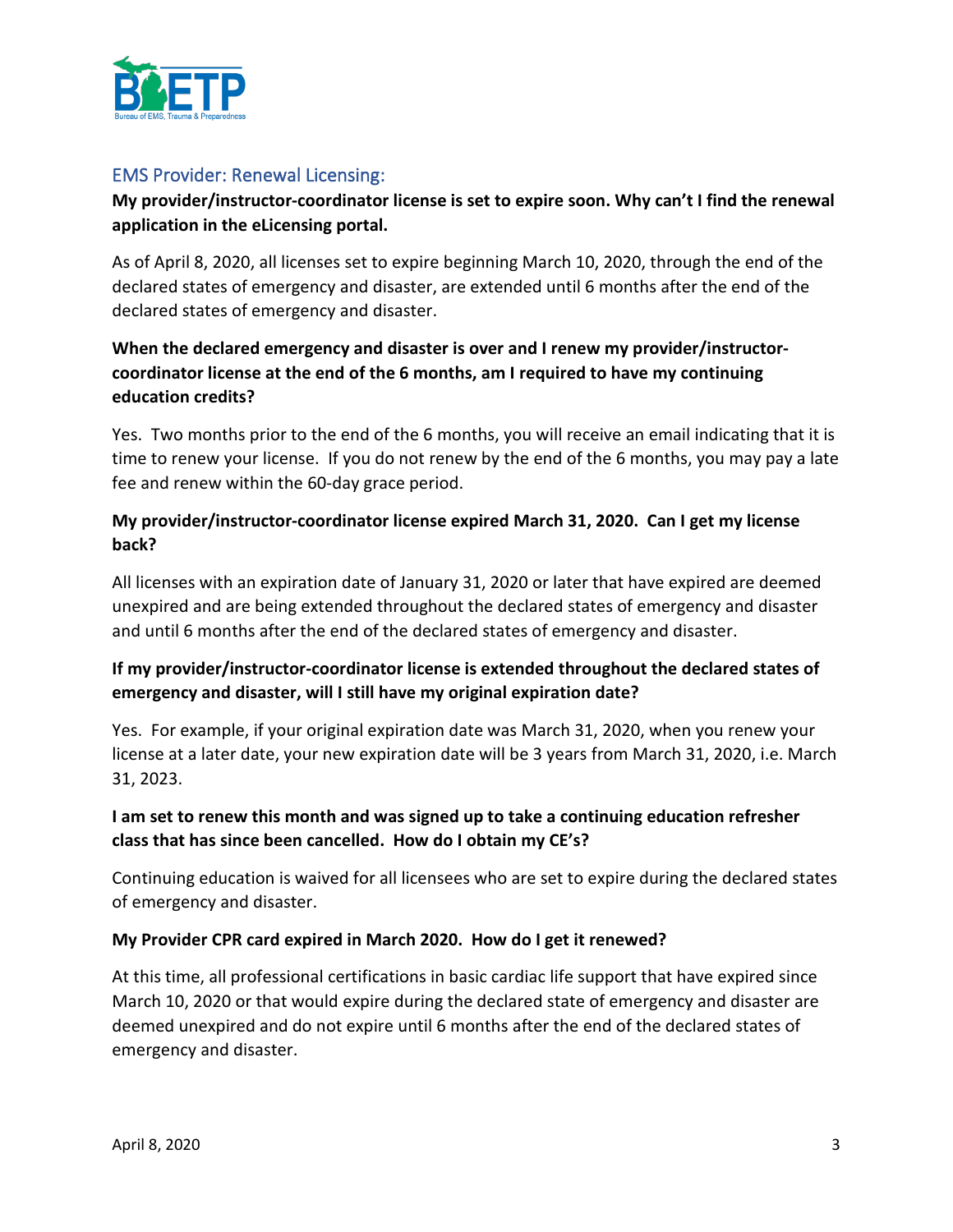

The American Heart Association is also providing a 120-day extension for all AHA Provider Basic Cardiac Life Support cards. More information can be found on the [AHA website.](https://cpr.heart.org/-/media/cpr-files/resources/covid-19-resources-for-cpr-training/covid19-statement_card-extensions_update-33120.pdf)

# Other Issues not in the Executive Order **Where can I apply for licensure in Michigan?**

You can apply at **eLicensing portal**.

### **How do I qualify for a temporary EMS provider license?**

You are eligible for a temporary EMS provider license if you have taken and completed a Michigan EMS Initial Education course within the past 2 years. You do not have to prove that you have taken the National Registry of EMTs (NREMT) cognitive or psychomotor exam for a temporary license. You can apply in our eLicensing portal by using the Michigan Course Completion Temporary License Application.

# **I took a Michigan EMS Initial Education course over 2 years ago and didn't pass my NREMT. Would I be eligible to apply for a temporary EMS provider license?**

No. Current law does not allow acceptance of education over 2 years. However, we would encourage you to register as a volunteer on the Michigan Department of Health and Human Services [Volunteer Website.](https://www.michigan.gov/coronavirus/0,9753,7-406-98178_98811---,00.html)

#### **What if I took a refresher course, would I then be eligible?**

No.

# **Once I obtain a temporary EMS provider license, do I have any limitations on my ability to practice?**

A temporary EMS provider license holder must always work under the direct supervision of a fully licensed EMS provider at the same level or higher.

# **I am a licensed RN, LPN, or other health professional. Would I qualify for an EMS provider license?**

No. Current law does not allow other health professions to qualify for an EMS provider license. However, we would encourage you to register as a medical volunteer on the Michigan Department of Health and Human Services [Volunteer Website.](https://www.michigan.gov/coronavirus/0,9753,7-406-98178_98811---,00.html)